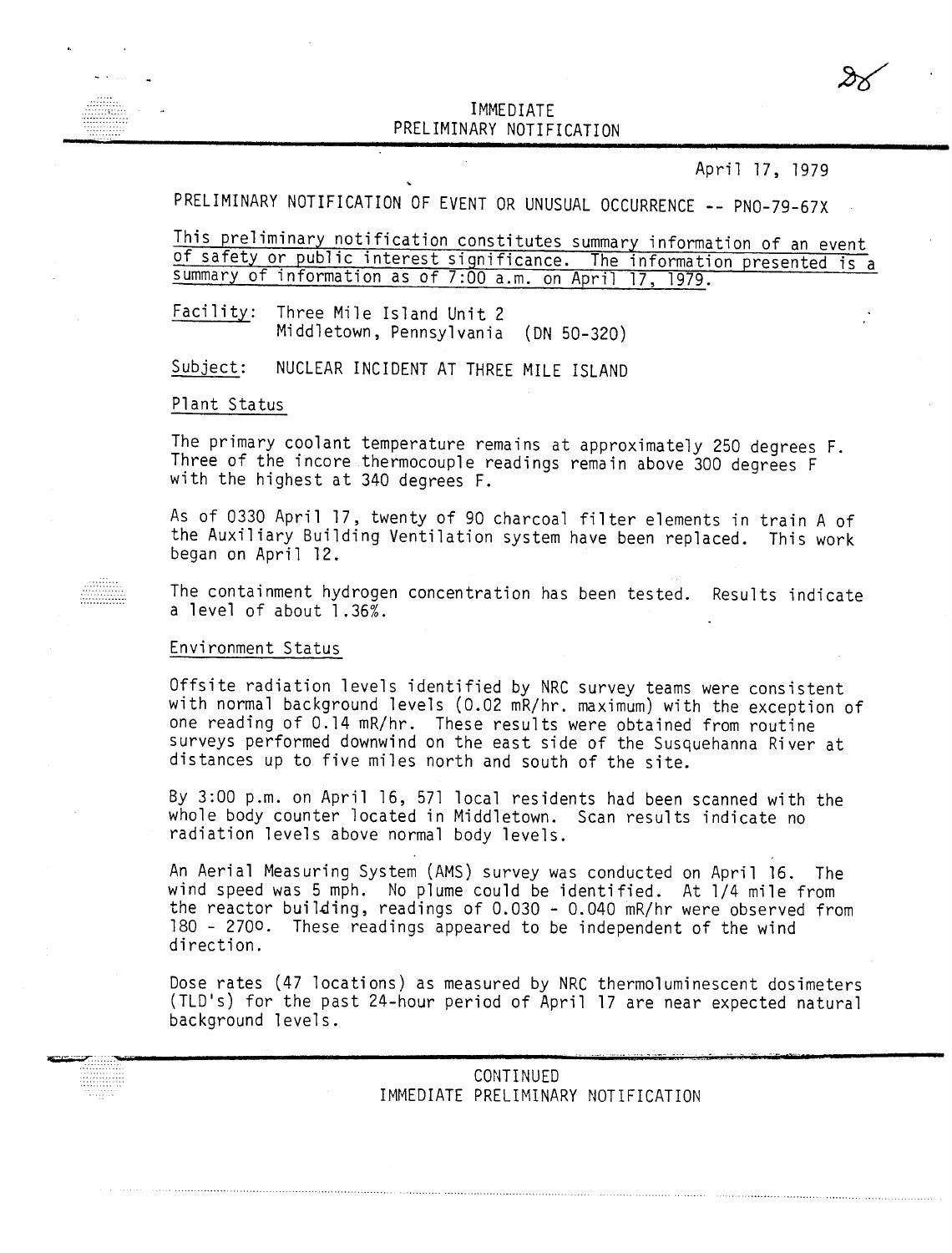| $\sim$<br>$\sim$<br><br>.<br>m<br>.<br>. | Continued<br>Page 2 | April 17, 1979<br>PN0-79-67X |
|------------------------------------------|---------------------|------------------------------|
|                                          |                     |                              |

Iodine concentrations measured in the Unit 2 ventilation stack since PNO-79-67W (April 16, 1979) are:

| Time                      | Activity (uCi/cc)    |
|---------------------------|----------------------|
| 4/15 (2140) – 4/15 (2357) | $2.5 \times 10^{-7}$ |
| 4/16 (0408) - 4/16 (0758) | $2.3 \times 10^{-7}$ |
| 4/16 (1156) - 4/16 (1550) | $2.1 \times 10^{-7}$ |
| 4/16 (1556) - 4/16 (1810) | 3.6 $\times$ 10-7    |
| 4/16 (1810) - 4/16 (2356) | $1.4 \times 10^{-7}$ |

The NRC took the daily air sample near the observation center starting at 1703 on April 15 and ending at 1747 on April 16. Analysis of this sample indicated that the concentration of Iodine-131 during the 24-hour period averaged 1.7 x 10-11 uCi/cc (17 picocuries/m3) which correlates with the plume wind being in this sector a large percentage of the time.

In response to increased Iodine-131 levels observed in environmental air samples, NRC has been taking approximately 5 air samples in each 8-hour period. During the 24-hour period ending midnight - April 16, 1979, three air samples from areas downwind of the plant were between 1.1 and 1.2 x 10-10 uCi/ml (110-120 picocuries per cubic meter). The average of the 11 air samples was  $6.5 \times 10^{-11}$  uCi/cc (65 picocuries/m<sup>3</sup>). The 8 samples taken since 10 p.m. on April 16, 1979, have shown no acitivity above the MDA (approximately 20 picocuries/m3). Since the Iodine-131 release rates are similar to previous rates, the observed increases are believed due to meteorological differences. Review of plant operations and possible release paths indicate that the source of the Iodine-131 is apparently the monitored release through the ventilation stack. However several changes to in-plant conditions were made. The makeup tank pressure was reduced. A portion of the charcoal filters in the Auxiliary Building ventilation system was replaced and areas in the Auxiliary Building were sprayed with sodium hydroxide and sodium thiosulfate.

During the period April 13 to 16, a total of 54 DOE samples including 1 soil sample, 4 rain water samples, 16 standing water samples, 22 grass samples, 8 ground level air filter samples and 3 air filter samples from helicopter flights were analyzed by DOE using a GE-Li gamma spectrometer. The samples were collected in the path of air discharges from the Three Mile Island station. Fourteen of the grass samples indicated that

### CONTINUED IMMEDIATE PRELIMINARY NOTIFICATION

. . . . . . . . . . . . . . .